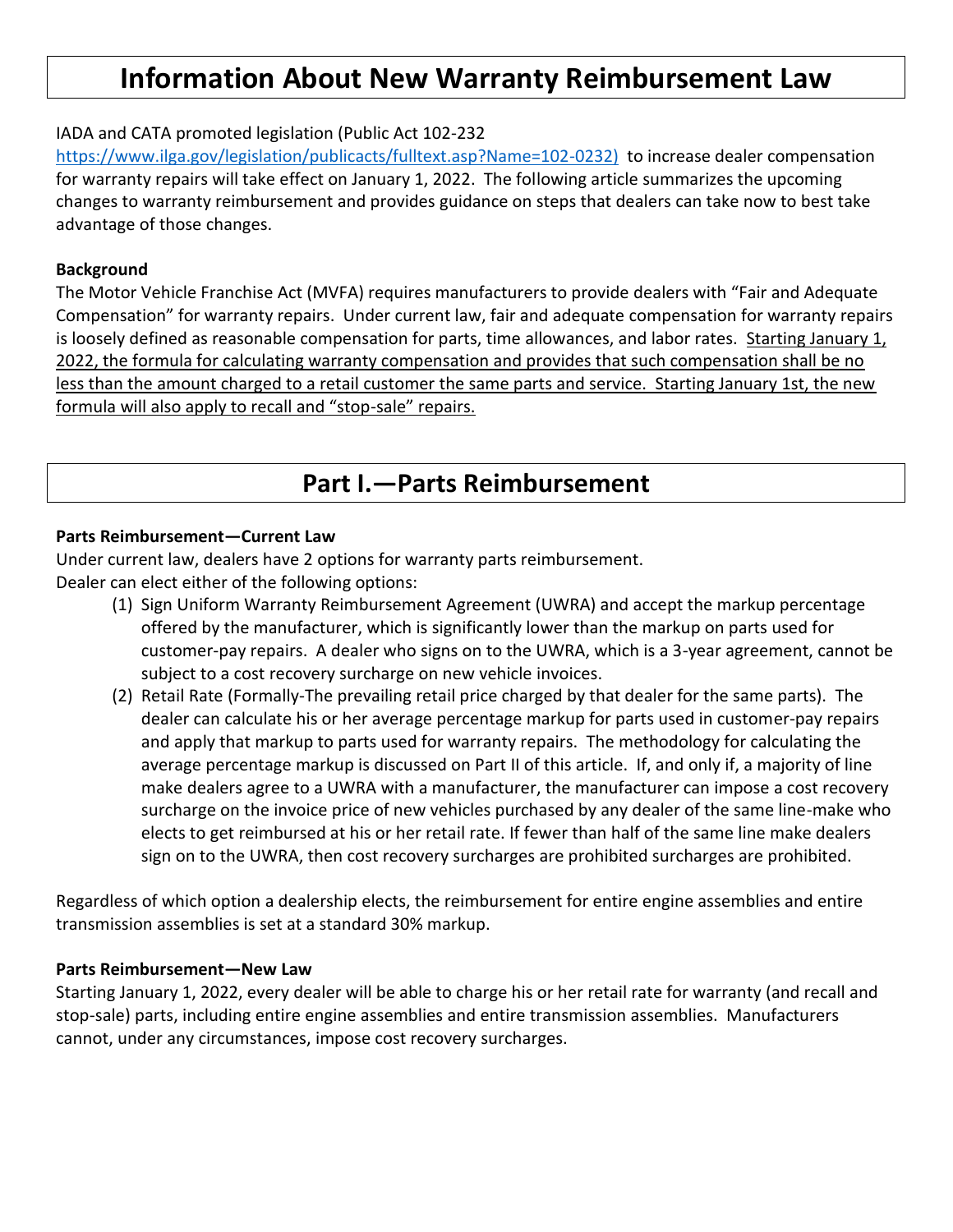## **Parts Reimbursement Formula**

The formula for calculating the dealer's retail rate on parts will remain the same, but starting January 1, 2022, the formula will be expanded to parts used for recall repairs and manufacturers will be prohibited from penalizing dealers who collect their retail rate.

The parts reimbursement formula is the dealer's purchase price, including shipping and other costs, multiplied by the sum of 1 plus the dealer's average percentage markup for customer pay repairs. Put another way:

Retail Rate = Price (1 + Av. %age Markup)

#### **How to Begin Collecting Retail Rate**

A dealer can establish his or her average percentage markup by submitting to the manufacturer 100 sequential customer pay repair orders, or 90 days of repair orders, whichever is less, for repairs made within 180 days prior to submission and declaring the dealer's average percentage markup based on the above formula. The dealer gets to elect the batch of RO's used to calculate the retail rate, as long as they are 100 consecutive RO's (or 90 consecutive days of RO's) and are from repairs made within 180 days of submission. Parts used for routine maintenance such as replacement of fluids, filters, batteries, light bulbs are excluded from the calculation.

After a dealer submits a set of RO's to establish the APM to the manufacturer, it automatically takes effect 30 days after submission unless the manufacturer audits the submitted RO's and objects to the declared APM.

# **Part II.—Time Standards**

## **Time Allowances—Current Law**

Currently, manufacturer time allowances for warranty repair jobs must be:

- "Reasonable and adequate" for the diagnosis and work performed.
- UWRA can include adoption of a "Uniform Time Standards Guide" (aka factory time guide).
- A manufacturer must have a "reasonable and fair" process for dealers to request modification of a time standard.

### **Time Allowances—New Law**

Starting January 1, 2022, manufacturer time allowances for warranty repairs will be extended to recall repairs and manufacturer stop-sale orders and will be calculated as follows:

- The time allowance must be at least equal to the time allowance for retail customers for the same work.
- The time allowance for repairs replaces the factory time guide with an extended warranty time guide agreed to by the manufacturer and the dealer.
- If the parties cannot agree on an extended warranty guide (or the agreed guide does not cover a specific repair), then the time allowance is equal to the manufacturer's time guide multiplied by 1.5.
- Manufacturers must also compensate dealers for diagnostic time, including call time and on hold time with technical assistance centers.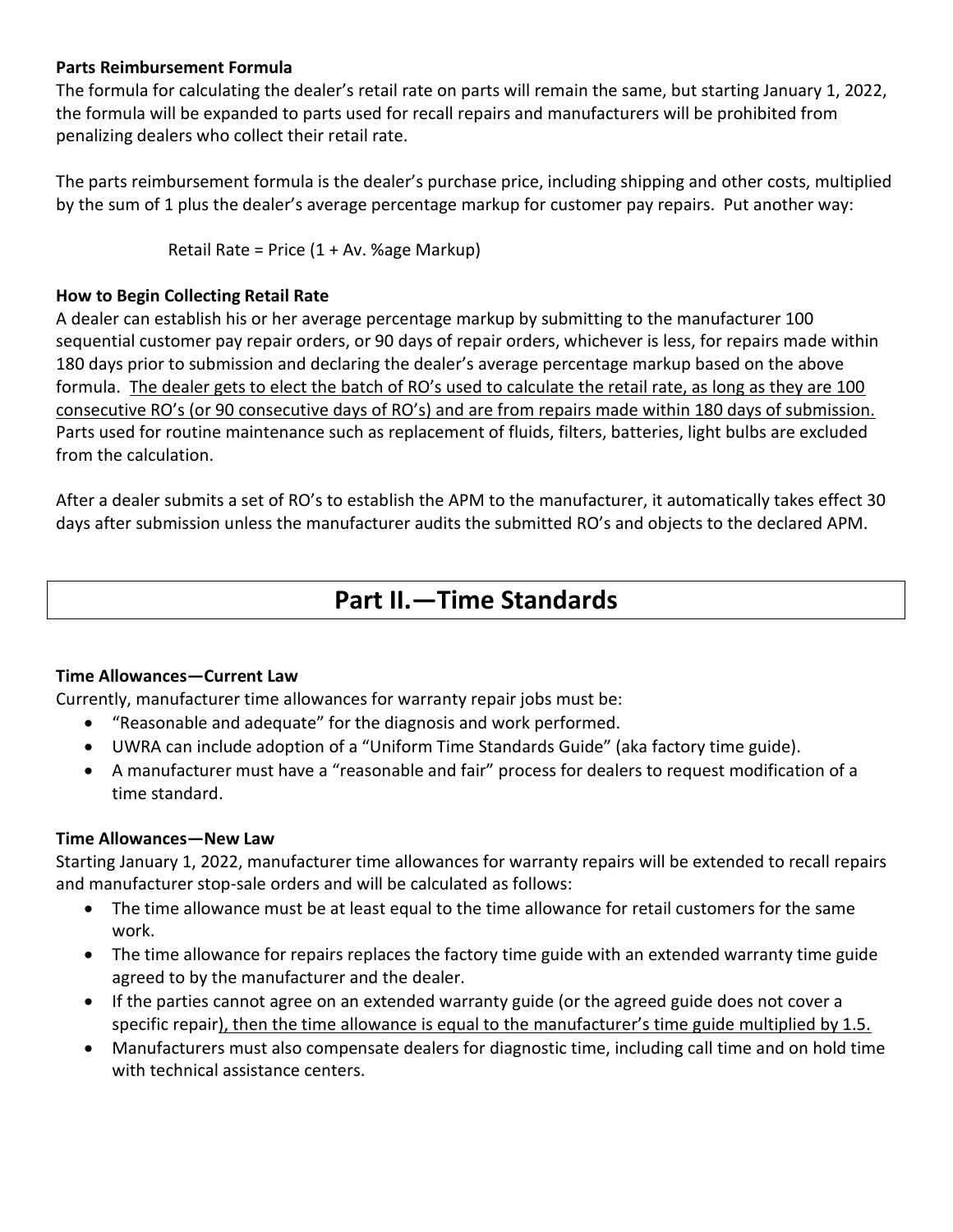### **How to Begin Collecting New Time Allowance**

- Submit a request to use the time allowances in an extended warranty guide of your choosing, which will go into effect upon approval by the manufacturer; OR
- Submit a request to use the manufacturer's time guide multiplied by 1.5.
- •

# **Part III.—Labor Rates**

#### **Labor Rate—Current Law**

Labor rates are currently based on the prevailing wage rates being paid in a dealer's relevant market area (10 miles for Cook and collar counties/15 miles downstate), but at least equal to the rate paid for service to retail customers.

#### **Labor Rate—New Law**

Starting January 1, 2022, will be more clearly defined as the same effective labor rate that the dealer charges for customer-pay repairs. The new warranty reimbursement law also clarifies that diagnostic time, including communication and on-hold time with a manufacturer's technical service hotline is compensable at the dealer's warranty labor rate.

### **How to Begin Collecting New Labor Rate**

As with warranty parts reimbursement, a dealer can establish his or her warranty labor rate by submitting to the manufacturer 100 sequential customer pay repair orders, or 90 days of repair orders, whichever is less, for repairs made within 180 days prior to submission and declaring the dealer's effective labor rate. Routine maintenance repairs are excluded from the calculation.

After a dealer submits a set of RO's to establish the effective labor rate to the manufacturer, it automatically takes effect 30 days after submission unless the manufacturer audits the submitted RO's and objects to the declared effective labor rate. A dealer can submit for labor rate increases no more than once per year.

# **Part IV.—Additional Features**

The new warranty reimbursement legislation includes some new features that will provide additional clarification for dealers starting on January 1, 2022.

- Manufacturers will be required to compensate dealers for interest and storage costs for new vehicles subject to recall or stop-sale order that prevents the sale of a vehicle until the vehicle is repaired and ready for sale.
- Manufacturers will be prohibited from reducing any warranty reimbursement payment based on preestablished market norms or market averages.
- Manufacturers will not be able to place restrictions on repair frequency based on failure rate indexes or national failure averages.
- A manufacturer will not be able to invalidate a timely submitted warranty claim solely because unavailability of parts caused additional use and mileage on a vehicle.
- Manufacturers will be prohibited from charging back any item on a warranty repair order absent a finding of fraud or illegal activity by the dealer.